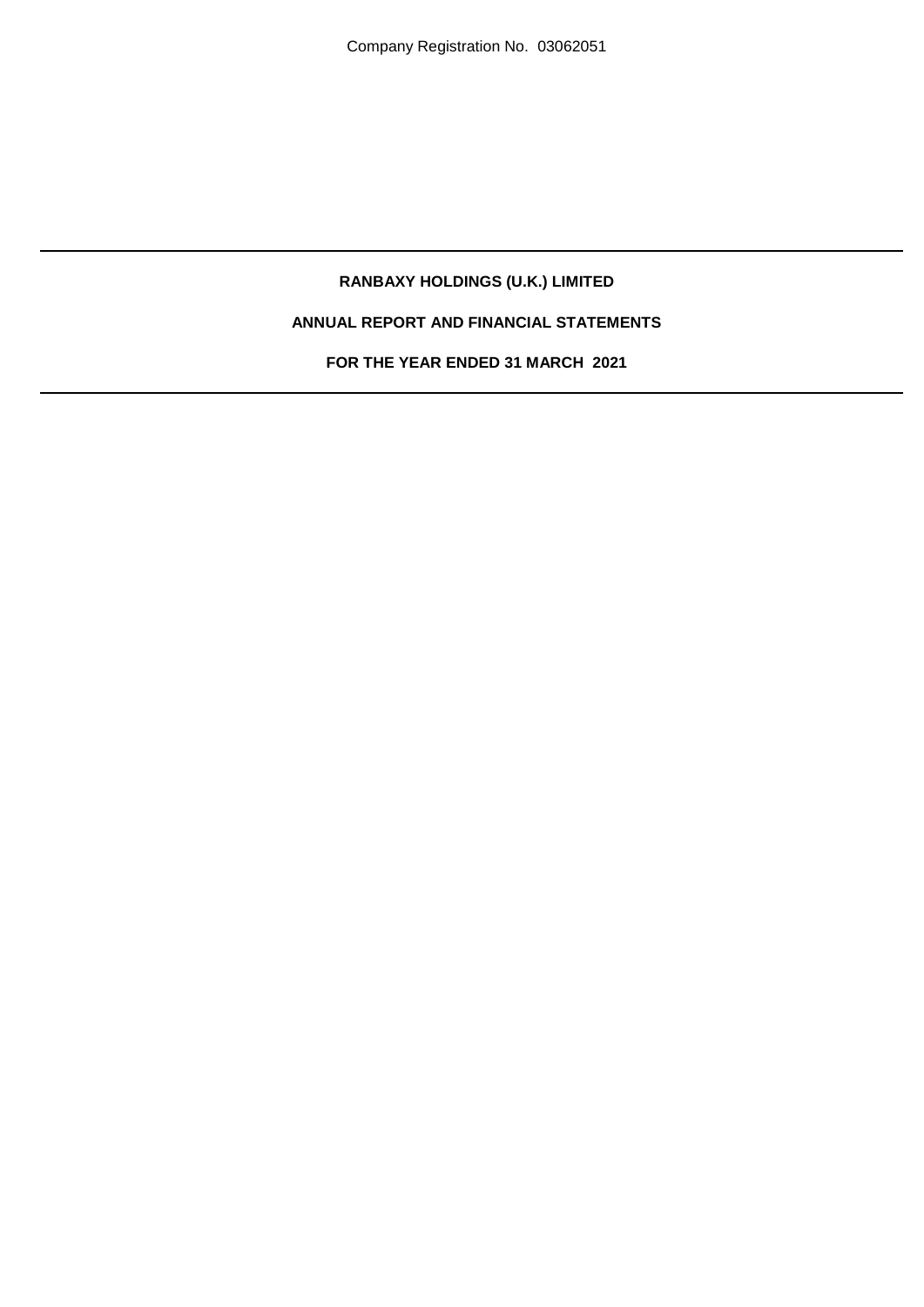# **CONTENTS**

|                                           | Page(s)   |
|-------------------------------------------|-----------|
| Company Information                       | 2         |
| <b>Strategic Report</b>                   | 3         |
| Directors' Report                         | $4 - 5$   |
| <b>Auditor's Report</b>                   | $6 - 9$   |
| Statement of Income and Retained Earnings | 10        |
| <b>Statement of Financial Position</b>    | 11        |
| Notes to the Financial Statements         | $12 - 16$ |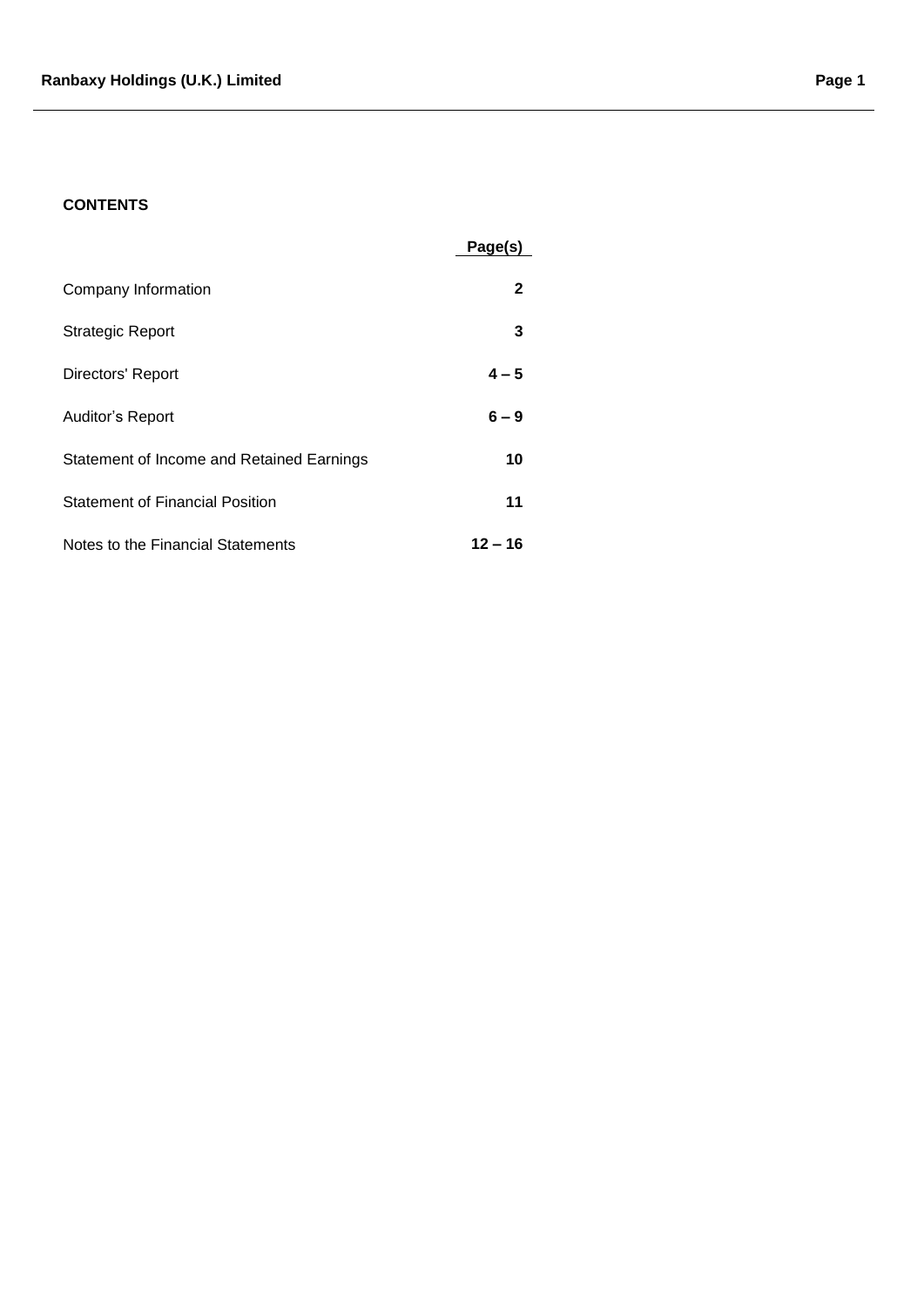**DIRECTORS** Mr Thomas Gibbs

# **COMPANY INFORMATION**

Mr Prashant Lakhamshi Savla **REGISTERED OFFICE** 5th Floor Hyde Park Hayes 3, 11 Millington Road Hayes UB3 4AZ **AUDITOR** Moore Kingston Smith LLP Devonshire House 60 Goswell Road London, EC1M 7AD

**COMPANY NUMBER** 03062051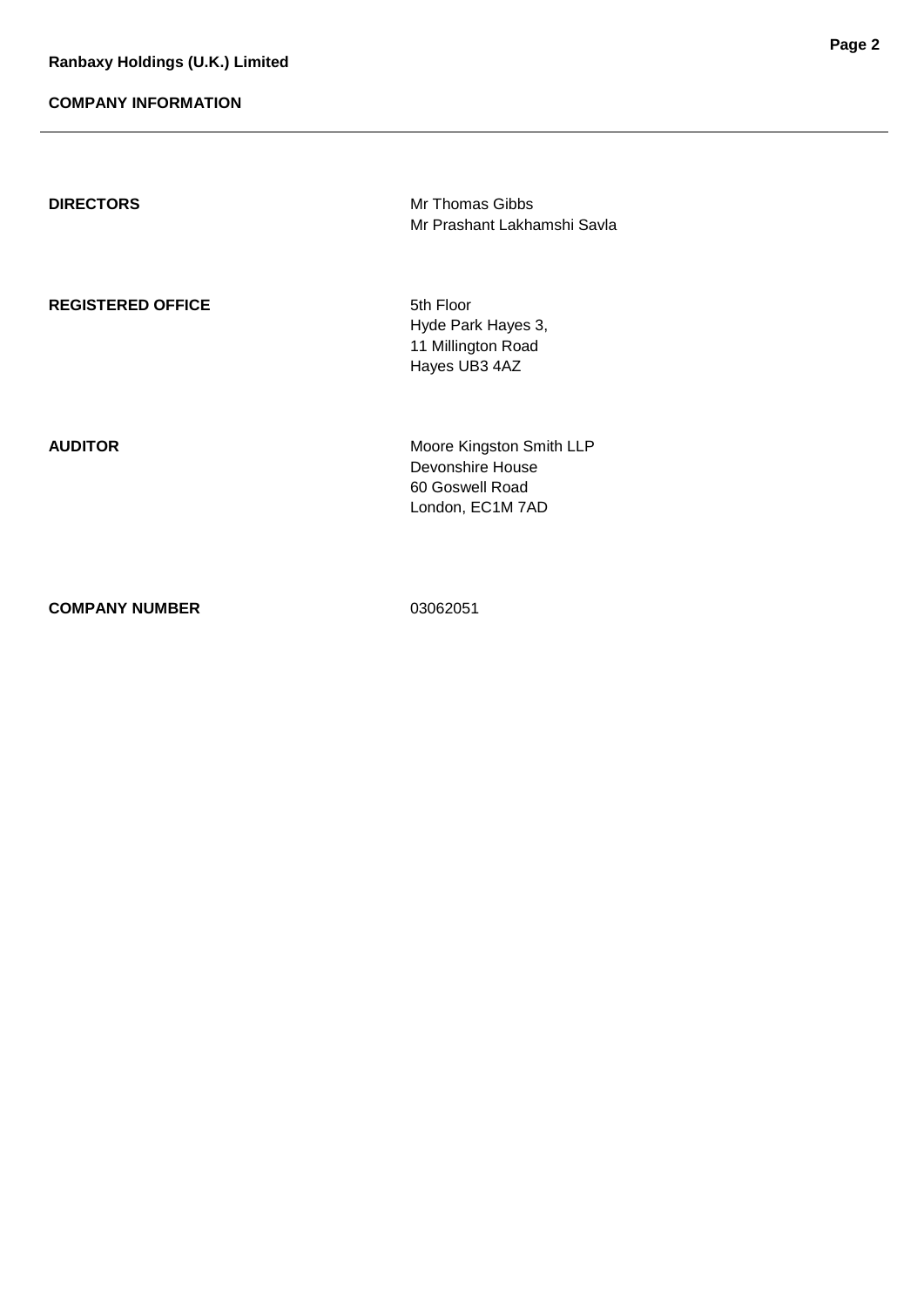# **STRATEGIC REPORT**

### **REVIEW OF BUSINESS AND FUTURE DEVELOPMENT**

#### **Business overview**

The Company is an investment holding company of a group of subsidiary companies. The company is currently not engaged in any trading activities.

## **Financial Overview**

Net operating expenses for the year ended 31 March 2021 were £7,212 (2020: £6,257).

## **Future Developments**

The Company will continue to act as a holding and investment company and undertake management of any assets in line with its primary objective.

## **Key Performance Indicators**

The company's key performance indicator is its level of net operating expenses. The increase in operating expenses is primarily on account of professional fees.

### **Principal Risks And Uncertainties**

The principal risks arise from the fluctuation in the value of investments in group undertakings. Significant investment value emanates from the group subsidiary Sun Pharmaceutical Holdings USA Inc. Reasonably stable results have been posted by the group undertakings in the USA in which Sun Pharmaceutical Holdings USA Inc. has invested. Past performance along with promising forecasts leads us to believe that risks are managed in a way to deliver consistent shareholder value.

This report was approved by the Board on 07 May 2021.

By Order of the Board

Prashant Savla

Director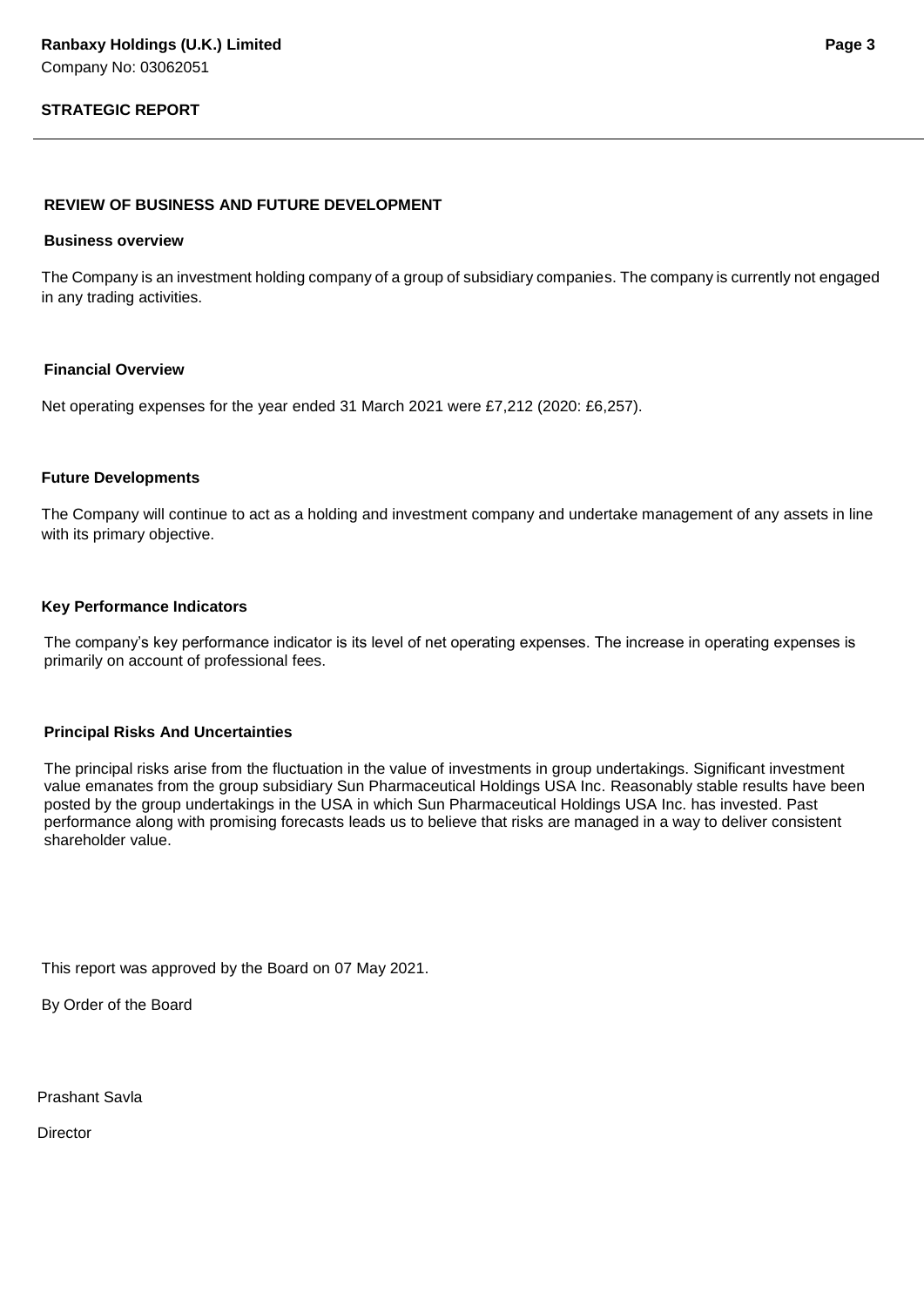# **DIRECTORS' REPORT**

The directors submit their report and the audited financial statements for the year ended 31 March 2021.

# **1. PRINCIPAL ACTIVITY**

The principal activity is that of a holding company.

# **2. RESULTS AND DIVIDENDS**

The results of the company for the year under review are as stated on page 10 of the financial statements.

## **3. DIRECTORS AND DIRECTORS' INTERESTS**

The present directors of the company are set out on page 2.

The directors who held office during the year and up to the date of signing these accounts are as follows:

Mr Neeraj Sharma (resigned 30 April 2021) Mr Prashant Lakhamshi Savla Mr Thomas Gibbs (appointed 01 May 2021)

## **4. STRATEGIC REPORT**

In accordance with section 414c (11) of the Companies Act 2006, the information relating to future developments and financial risk management are included in the Strategic Report.

### **5. AUDITOR**

Pursuant to Section 487 (2) of the Companies Act 2006, the auditor will be deemed to be reappointed and Moore Kingston Smith LLP will therefore continue in office.

# **6. DISCLOSURE OF INFORMATION TO AUDITOR**

The directors who held office at the date of approval of this Directors' Report confirm that, so far as they are each aware, there is no relevant audit information of which the Company's auditor is unaware; and each director has taken all the steps that he ought to have taken as a director to make himself aware of any relevant audit information and to establish that the Company's auditor is aware of that information.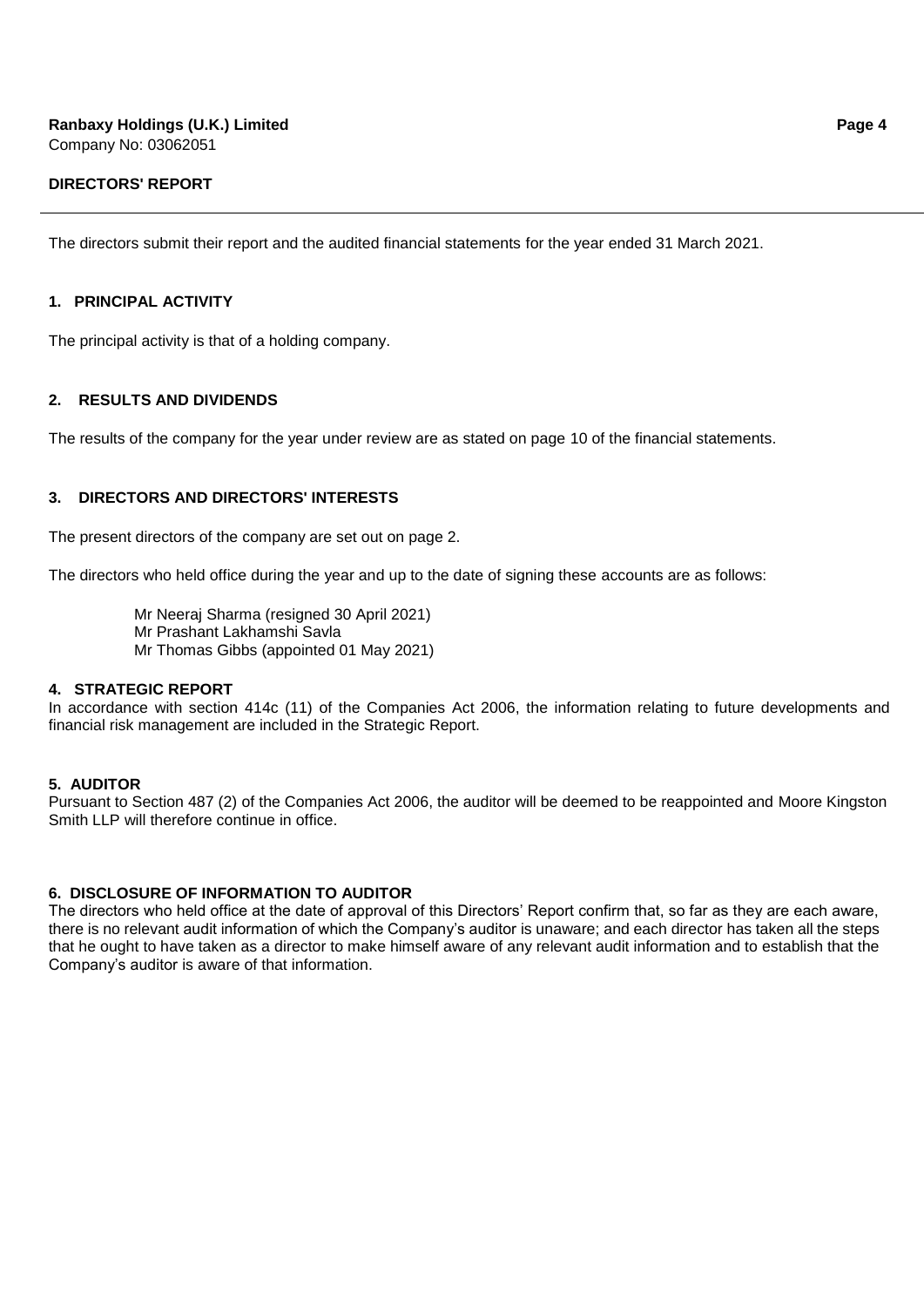# **7. STATEMENT OF DIRECTORS' RESPONSIBILITIES IN RESPECT OF THE STRATEGIC AND DIRECTORS' REPORT AND THE FINANCIAL STATEMENTS**

The directors are responsible for preparing the Strategic and Directors' Reports and the financial statements in accordance with applicable law and regulations.

Company law requires the directors to prepare financial statements for each financial period. Under that law the directors have elected to prepare the financial statements in accordance with United Kingdom Generally Accepted Accounting Practice (UK Accounting Standards and applicable law), including FRS102, 'The Financial Reporting Standard applicable in the UK and Republic of Ireland.'

Under company law the directors must not approve the financial statements unless they are satisfied that they give a true and fair view of the state of affairs of the company and of the profit or loss of the company for that period. In preparing these financial statements, the directors are required to:

• select suitable accounting policies and then apply them consistently;

• make judgments and estimates that are reasonable and prudent; and

• prepare the financial statements on the going concern basis unless it is inappropriate to presume that the company will continue in business.

The directors are responsible for keeping adequate accounting records that are sufficient to show and explain the company's transactions and disclose with reasonable accuracy at any time the financial position of the company and enable them to ensure that the financial statements comply with the Companies Act 2006. They are also responsible for safeguarding the assets of the company and hence for taking reasonable steps for the prevention and detection of fraud and other irregularities.

This report was approved by the Board on 07 May 2021. On behalf of the Board

Prashant Savla **Director** Ranbaxy Holdings (U.K.) Limited 5th Floor, Hyde Park Hayes 3 11 Millington Road, Hayes, UB3 4AZ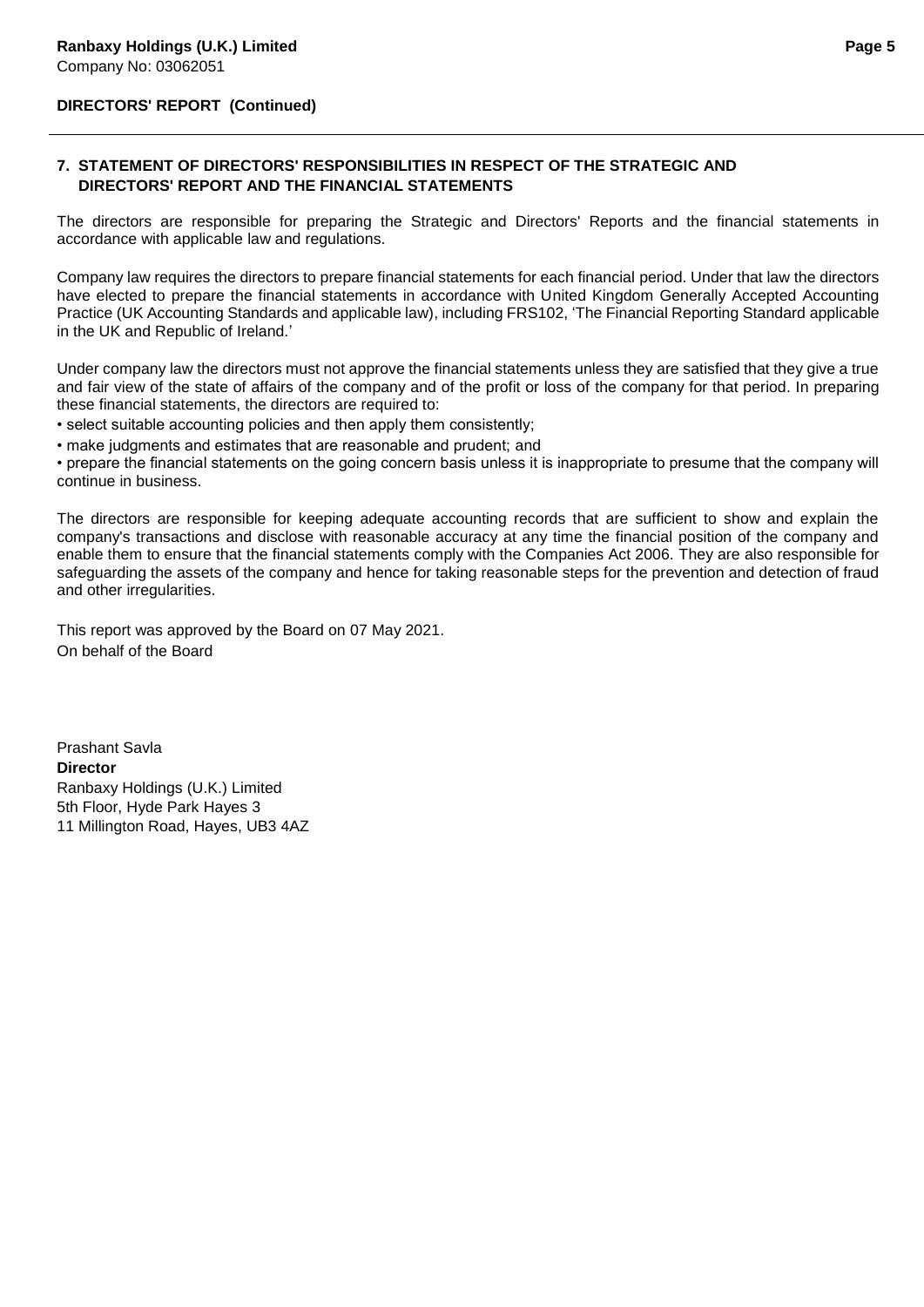### **Opinion**

We have audited the financial statements of Ranbaxy Holdings (U.K.) Limited for the year ended 31 March 2021 which comprise the Statement of Income and Retained Earnings, the Statement of Financial Position, and the notes to the financial statements, including a summary of significant accounting policies. The financial reporting framework that has been applied in their preparation is applicable law and United Kingdom Accounting Standards, including FRS 102 'The Financial Reporting Standard Applicable in the UK and Republic of Ireland' (United Kingdom Generally Accepted Accounting Practice).

In our opinion the financial statements:

- give a true and fair view of the state of the company's affairs as at 31 March 2021 and of its loss for the year then ended;
- have been properly prepared in accordance with United Kingdom Generally Accepted Accounting Practice; and
- have been prepared in accordance with the requirements of the Companies Act 2006.

## **Basis for opinion**

We conducted our audit in accordance with International Standards on Auditing (UK) (ISAs (UK)) and applicable law. Our responsibilities under those standards are further described in the Auditor's Responsibilities for the audit of the financial statements section of our report. We are independent of the company in accordance with the ethical requirements that are relevant to our audit of the financial statements in the UK, including the FRC's Ethical Standard, and we have fulfilled our other ethical responsibilities in accordance with these requirements. We believe that the audit evidence we have obtained is sufficient and appropriate to provide a basis for our opinion.

## **Conclusions relating to going concern**

In auditing the financial statements, we have concluded that the directors' use of the going concern basis of accounting in the preparation of the financial statements is appropriate.

Based on the work we have performed, we have not identified any material uncertainties relating to events or conditions that, individually or collectively, may cast significant doubt on the company's ability to continue as a going concern for a period of at least twelve months from when the financial statements are authorised for issue.

Our responsibilities and the responsibilities of the directors with respect to going concern are described in the relevant sections of this report.

### **Other information**

The directors are responsible for the other information. The other information comprises the information included in the annual report, other than the financial statements and our auditor's report thereon. Our opinion on the financial statements does not cover the other information and, except to the extent otherwise explicitly stated in our report, we do not express any form of assurance conclusion thereon.

In connection with our audit of the financial statements, our responsibility is to read the other information and, in doing so, consider whether the other information is materially inconsistent with the financial statements or our knowledge obtained in the audit or otherwise appears to be materially misstated. If we identify such material inconsistencies or apparent material misstatements, we are required to determine whether there is a material misstatement in the financial statements or a material misstatement of the other information. If, based on the work we have performed, we conclude that there is a material misstatement of this other information, we are required to report that fact.

We have nothing to report in this regard.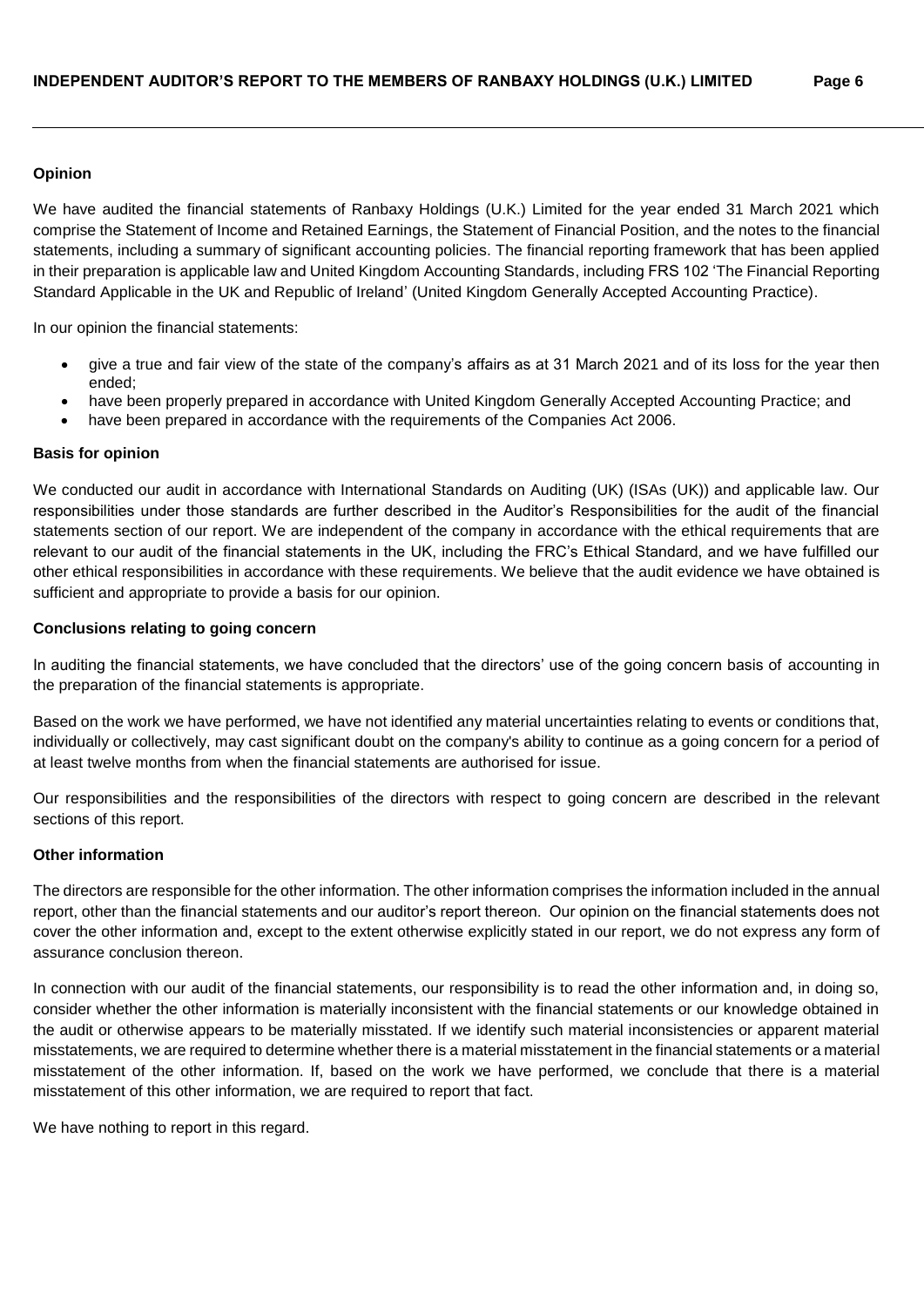### **Opinions on other matters prescribed by the Companies Act 2006**

In our opinion, based on the work undertaken in the course of the audit:

- the information given in the Strategic Report and the Directors' Report for the financial year for which the financial statements are prepared is consistent with the financial statements; and
- the Strategic Report and the Directors' Report have been prepared in accordance with applicable legal requirements.

### **Matters on which we are required to report by exception**

In the light of the knowledge and understanding of the company and its environment obtained in the course of the audit, we have not identified material misstatements in the Strategic Report or the Directors' Report.

We have nothing to report in respect of the following matters where the Companies Act 2006 requires us to report to you if. in our opinion:

- adequate accounting records have not been kept, or returns adequate for our audit have not been received from branches not visited by us; or
- the financial statements are not in agreement with the accounting records and returns; or
- certain disclosures of directors' remuneration specified by law are not made; or
- we have not received all the information and explanations we require for our audit.

### **Responsibilities of directors**

As explained more fully in the Directors' Responsibilities Statement set out on page 5, the directors are responsible for the preparation of the financial statements and for being satisfied that they give a true and fair view, and for such internal control as the directors determine is necessary to enable the preparation of financial statements that are free from material misstatement, whether due to fraud or error.

In preparing the financial statements, the directors are responsible for assessing the company's ability to continue as a going concern, disclosing, as applicable, matters related to going concern and using the going concern basis of accounting unless the directors either intend to liquidate the company or to cease operations, or have no realistic alternative but to do so.

### **Auditor's responsibilities for the audit of the financial statements**

Our objectives are to obtain reasonable assurance about whether the financial statements as a whole are free from material misstatement, whether due to fraud or error, and to issue an auditor's report that includes our opinion. Reasonable assurance is a high level of assurance, but is not a guarantee that an audit conducted in accordance with ISAs (UK) will always detect a material misstatement when it exists. Misstatements can arise from fraud or error and are considered material if, individually or in aggregate, they could reasonably be expected to influence the economic decisions of users taken on the basis of these financial statements.

Irregularities, including fraud, are instances of non-compliance with laws and regulations. We design procedures in line with our responsibilities, outlined above, to detect material misstatements in respect of irregularities, including fraud. The extent to which our procedures are capable of detecting irregularities, including fraud is detailed below.

## **Explanation as to what extent the audit was considered capable of detecting irregularities, including fraud**

The objectives of our audit in respect of fraud, are; to identify and assess the risks of material misstatement of the financial statements due to fraud; to obtain sufficient appropriate audit evidence regarding the assessed risks of material misstatement due to fraud, through designing and implementing appropriate responses to those assessed risks; and to respond appropriately to instances of fraud or suspected fraud identified during the audit. However, the primary responsibility for the prevention and detection of fraud rests with both management and those charged with governance of the company.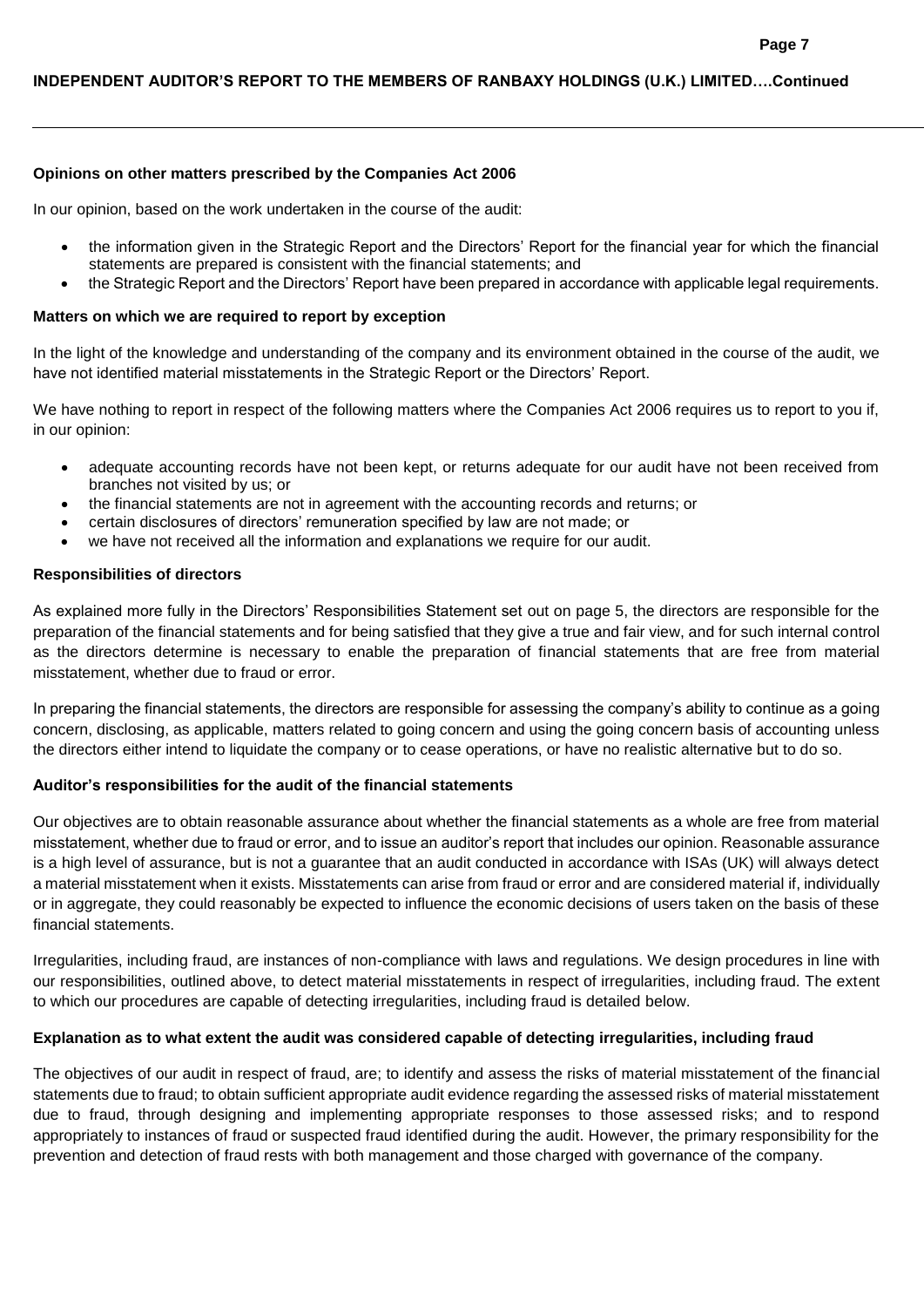# **INDEPENDENT AUDITOR'S REPORT TO THE MEMBERS OF RANBAXY HOLDINGS (U.K.) LIMITED…. Continued**

Our approach was as follows:

- We obtained an understanding of the legal and regulatory requirements applicable to the company and considered that the most significant are the Companies Act 2006, UK financial reporting standards as issued by the Financial Reporting Council, and UK taxation legislation.
- We obtained an understanding of how the company complies with these requirements by discussions with management and those charged with governance.
- We assessed the risk of material misstatement of the financial statements, including the risk of material misstatement due to fraud and how it might occur, by holding discussions with management and those charged with governance.
- We inquired of management and those charged with governance as to any known instances of non-compliance or suspected non-compliance with laws and regulations.
- We discussed among the audit engagement team regarding how and where fraud might occur in the financial statements and any potential indication of fraud. We remained alert to any indication of fraud or non-compliance with laws and regulations throughout the audit.
- Based on this understanding, we designed specific appropriate audit procedures to identify instances of noncompliance with laws and regulations. This included making enquiries of management and those charged with governance and obtaining additional corroborative evidence as required.

As part of an audit in accordance with ISAs (UK) we exercise professional judgement and maintain professional scepticism throughout the audit. We also:

- Identify and assess the risks of material misstatement of the financial statements, whether due to fraud or error, design and perform audit procedures responsive to those risks, and obtain audit evidence that is sufficient and appropriate to provide a basis for our opinion. The risk of not detecting a material misstatement resulting from fraud is higher than for one resulting from error, as fraud may involve collusion, forgery, intentional omissions, misrepresentations, or the override of internal control.
- Obtain an understanding of internal control relevant to the audit in order to design audit procedures that are appropriate in the circumstances, but not for the purposes of expressing an opinion on the effectiveness of the company's internal control.
- Evaluate the appropriateness of accounting policies used and the reasonableness of accounting estimates and related disclosures made by the directors.
- Conclude on the appropriateness of the directors' use of the going concern basis of accounting and, based on the audit evidence obtained, whether a material uncertainty exists related to events or conditions that may cast significant doubt on the company's ability to continue as a going concern. If we conclude that a material uncertainty exists, we are required to draw attention in our auditor's report to the related disclosures in the financial statements or, if such disclosures are inadequate, to modify our opinion. Our conclusions are based on the audit evidence obtained up to the date of our auditor's report. However, future events or conditions may cause the company to cease to continue as a going concern.
- Evaluate the overall presentation, structure and content of the financial statements, including the disclosures, and whether the financial statements represent the underlying transactions and events in a manner that achieves fair presentation.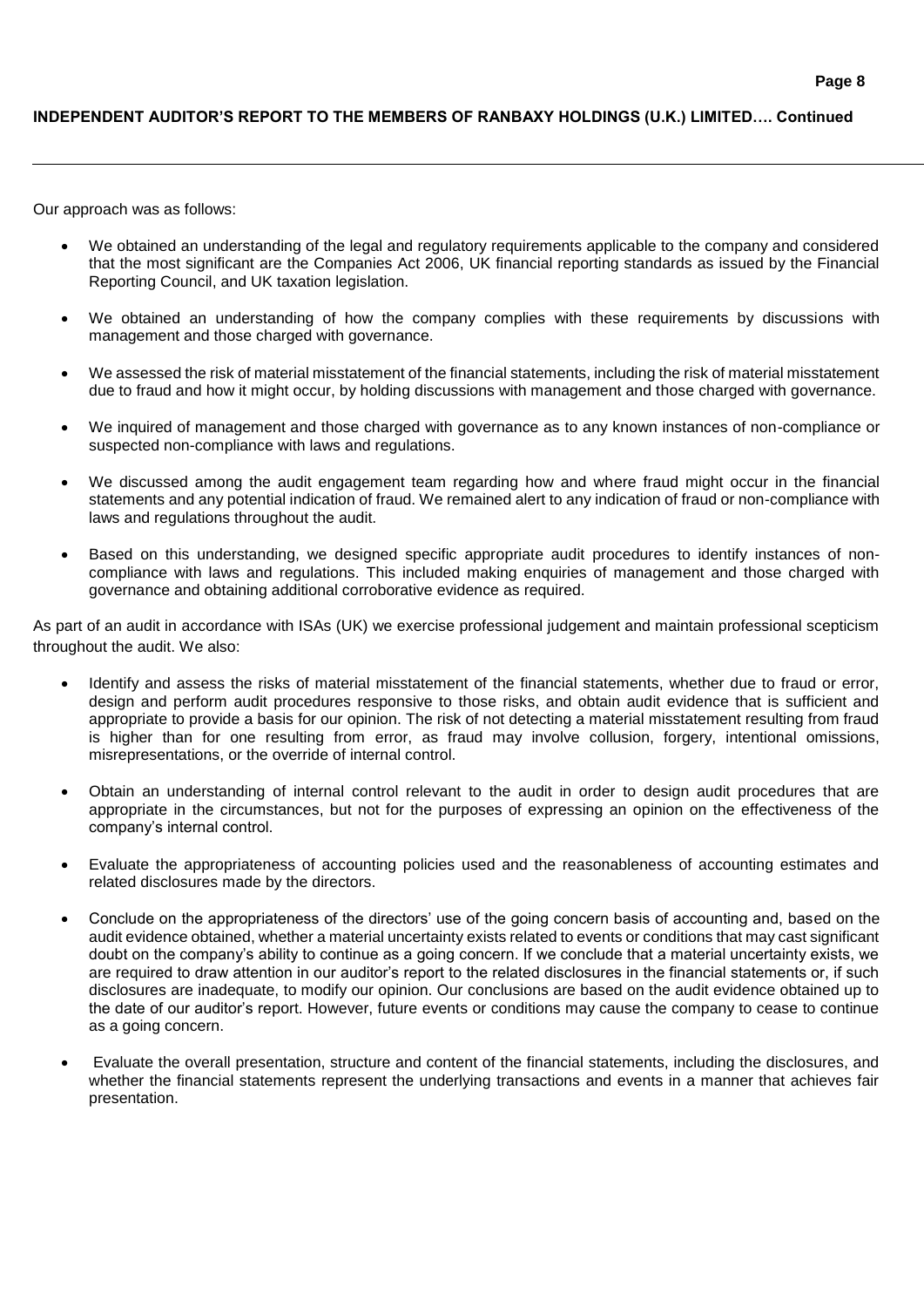# **INDEPENDENT AUDITOR'S REPORT TO THE MEMBERS OF RANBAXY HOLDINGS (U.K.) LIMITED…. Continued**

We communicate with those charged with governance regarding, among other matters, the planned scope and timing of the audit and significant audit findings, including any significant deficiencies in internal control that we identify during our audit.

# **Use of our report**

This report is made solely to the company's members, as a body, in accordance with Chapter 3 of Part 16 of the Companies Act 2006. Our audit work has been undertaken for no purpose other than to draw to the attention of the company's members those matters which we are required to include in an auditor's report addressed to them. To the fullest extent permitted by law, we do not accept or assume responsibility to any party other than the company and company's members as a body, for our work, for this report, or for the opinions we have formed.

Janice Riches (Senior Statutory Auditor) for and on behalf of Moore Kingston Smith LLP, Chartered Accountants and Statutory Auditor

Devonshire House 60 Goswell Road London EC1M 7AD

Date: 07 May 2021.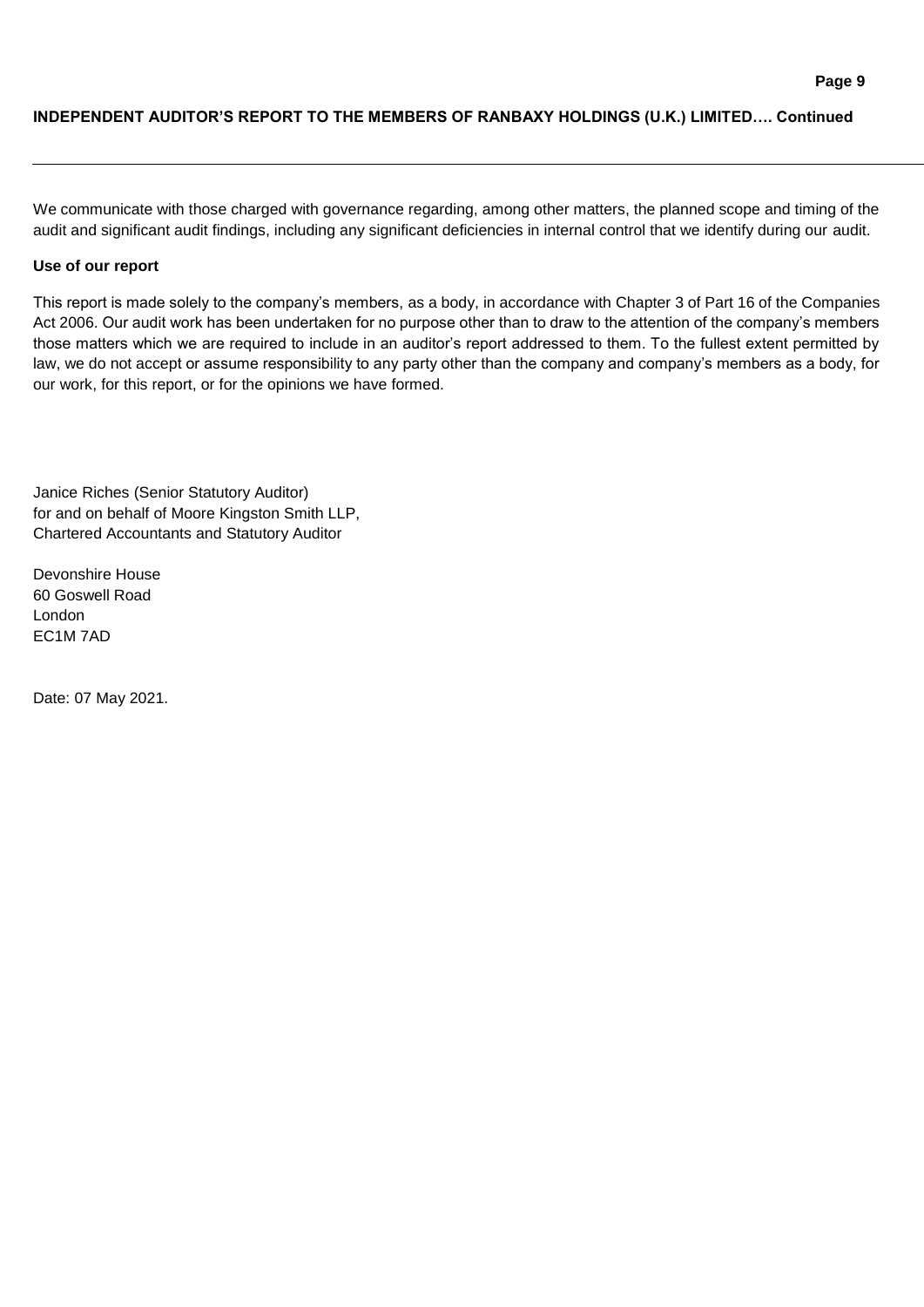# **STATEMENT OF INCOME AND RETAINED EARNINGS for the year ended 31 March 2021**

|                                             | <b>Notes</b> | 2021<br>£ | 2020<br>£ |
|---------------------------------------------|--------------|-----------|-----------|
| Operating Expenses - continuing activities  |              | 7,212     | 6,257     |
| Operating (Loss) and (Loss) before taxation | $\mathbf 2$  | (7, 212)  | (6, 257)  |
| Tax on (Loss)                               | 3            |           |           |
| (Loss) for the financial year               |              | (7, 212)  | (6, 257)  |
| Retained profit at the start of the year    |              | 1,532,332 | 1,538,589 |
| Retained profit at the end of the year      |              | 1,525,120 | 1,532,332 |

The notes on pages 12 to 16 form an integral part of these financial statements.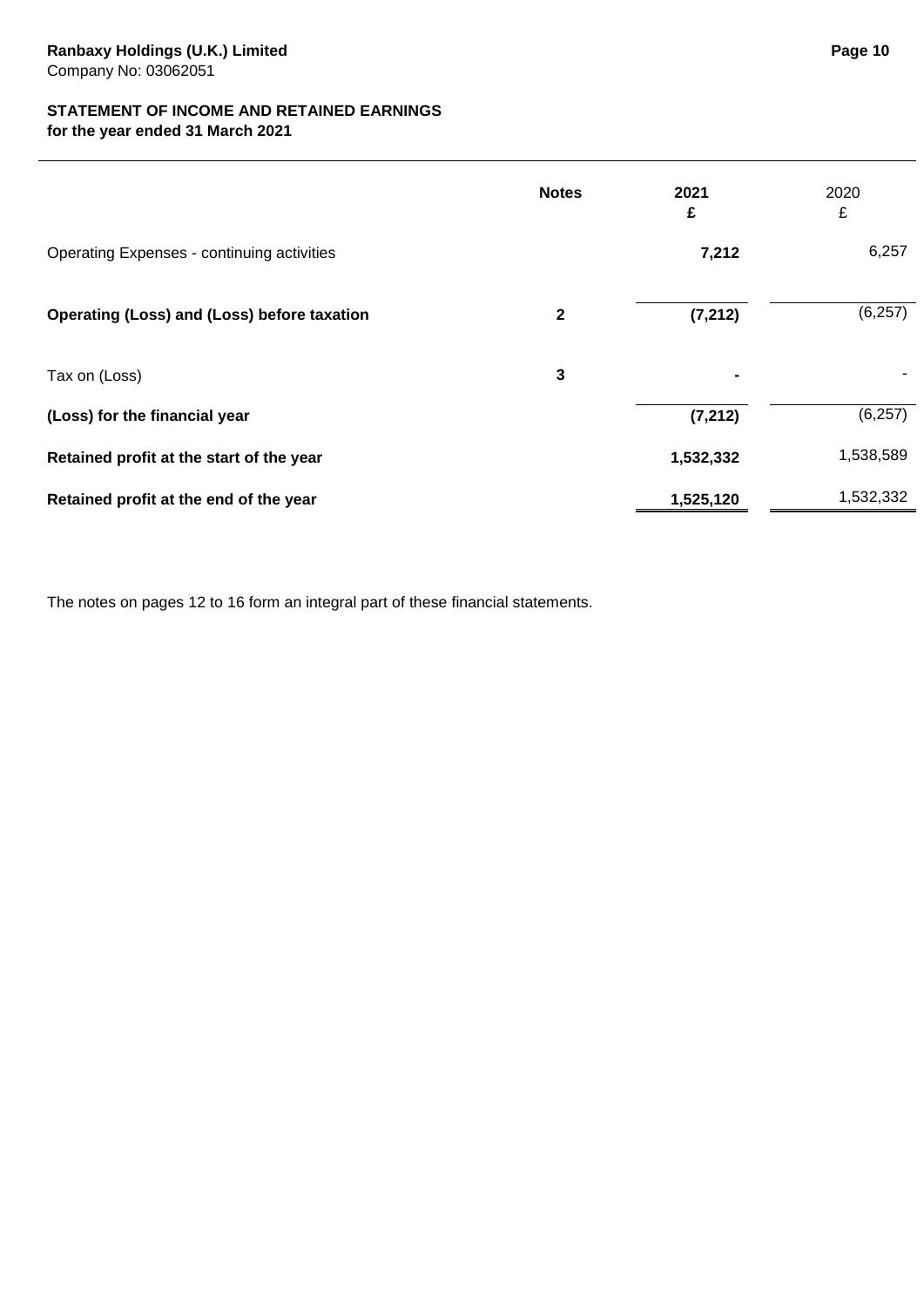## **STATEMENT OF FINANCIAL POSITION as at 31 March 2021**

|                                                       | <b>Notes</b> | 2021<br>£  | 2020<br>£  |
|-------------------------------------------------------|--------------|------------|------------|
| <b>FIXED ASSETS</b>                                   |              |            |            |
| Investments                                           | 4            | 32,020,078 | 32,020,078 |
| <b>CURRENT ASSETS</b><br>Cash at bank                 |              | 74,203     | 74,935     |
| <b>CREDITORS:</b> amounts falling due within one year | 5            | (12,960)   | (6, 480)   |
| <b>NET CURRENT ASSETS</b>                             |              | 61,243     | 68,455     |
|                                                       |              |            |            |
| <b>NET ASSETS</b>                                     |              | 32,081,321 | 32,088,533 |
| <b>CAPITAL AND RESERVES</b>                           |              |            |            |
| Called up share capital                               | 6            | 30,556,201 | 30,556,201 |
| Profit & Loss Account                                 |              | 1,525,120  | 1,532,332  |
| <b>EQUITY SHAREHOLDERS' FUNDS</b>                     |              | 32,081,321 | 32,088,533 |

These financial statements were approved by the Board of Directors and authorised for issue on 07 May 2021.

Prashant Savla **Director**

The notes on pages 12 to 16 form an integral part of these financial statements.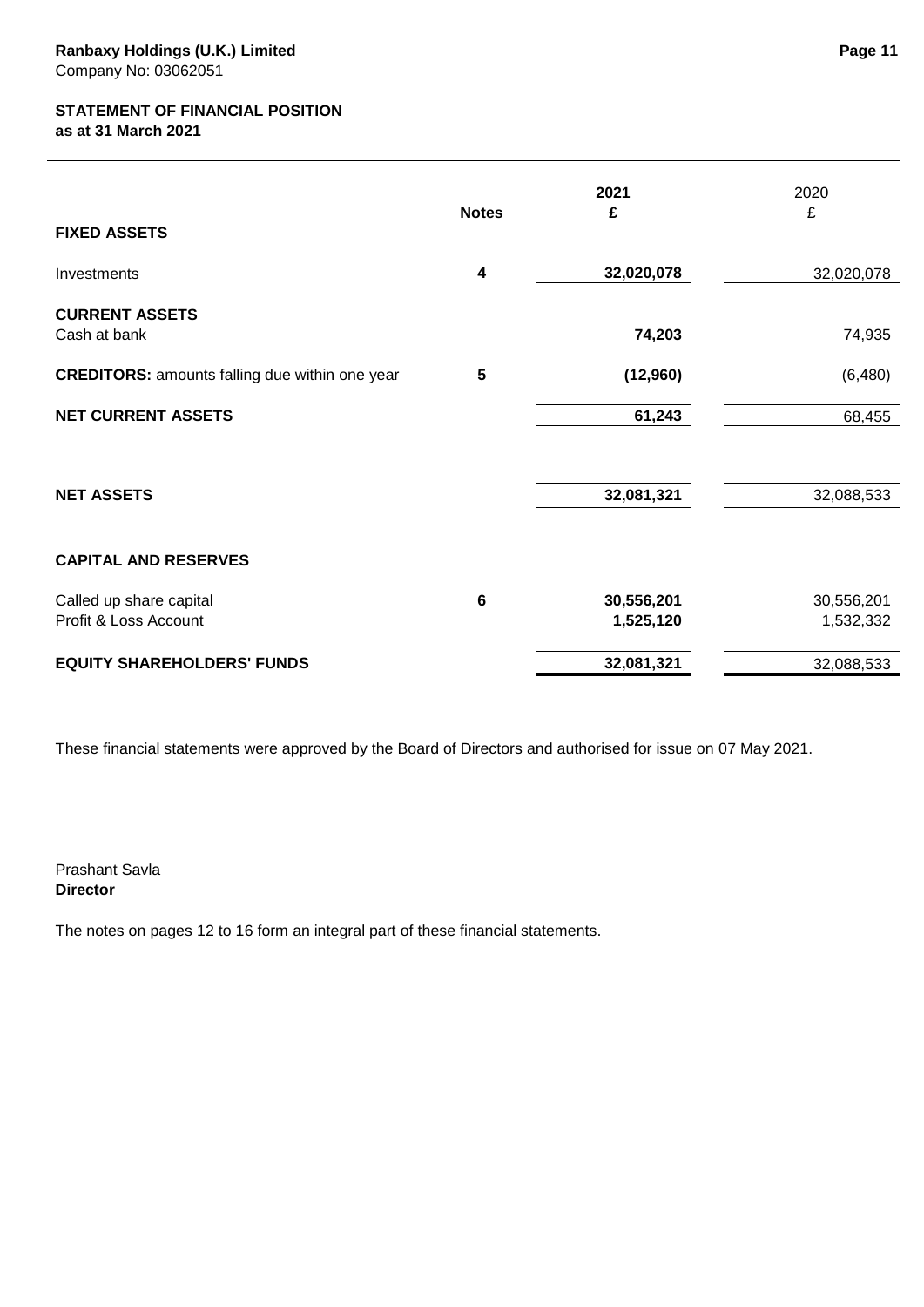# **1 ACCOUNTING POLICIES**

## *1.1 Company information*

Ranbaxy Holdings (U.K.) Limited is a private company limited by shares which is domiciled and incorporated in England and Wales. The registered office is 5th Floor, Hyde Park Hayes 3, 11 Millington Road, Hayes, Middlesex, UB3 4AZ.

### *Accounting Convention*

The financial statements have been prepared under the historical cost convention, and in accordance with the Financial Reporting Standard 102 (FRS 102) 'The Financial Reporting Standard applicable in the UK and Republic of Ireland', and the requirements of the Companies Act 2006. The financial statements have been prepared in sterling, which is the functional currency of the company. Monetary amounts in these financial statements are rounded to the nearest pound.

### *1.2 Consolidation*

The company is exempt by virtue of Section 401 of the Companies Act 2006 from the requirement to prepare group financial statements. These financial statements present information about the company as an individual undertaking and not about its group.

### *1.3 Reduced Disclosures*

In accordance with FRS 102, the company has taken advantage of the exemptions from the following disclosure requirements:

Section 7 'Statement of Cash Flows' and related notes and disclosures.

Section 11 'Basic Financial Instruments' and Section 12 'Other Financial Instrument Issues' -11.42 Disclosure of terms and conditions of related party debt.

# *1.4 Going Concern*

The directors have reviewed the financial position of the company and note that at 31 March 2021 the current assets are in excess of its current liabilities. As a holding company with no independent source of income, it is therefore dependent on the wider group for funding. On the basis of their assessment of the company's financial position and of the enquiries made of the directors of the immediate and intermediate parent companies, the company's directors have a reasonable expectation that the company will be able to continue in operational existence for the foreseeable future. Thus they continue to adopt the going concern basis of accounting in preparing the annual financial statements.

### *1.5 Investments*

Investments are shown at historic cost less provision for impairment. The directors are of the opinion that the holding value does not exceed open market valuation.

### *1.6 Taxation*

The tax expense represents the sum of the tax currently payable and deferred tax.

# *Deferred Tax*

Deferred tax liabilities are generally recognised for all timing differences.

Deferred tax assets are recognised in the income statement to the extent that it is probable that they will be recovered against the reversal of deferred tax liabilities or future taxable profits.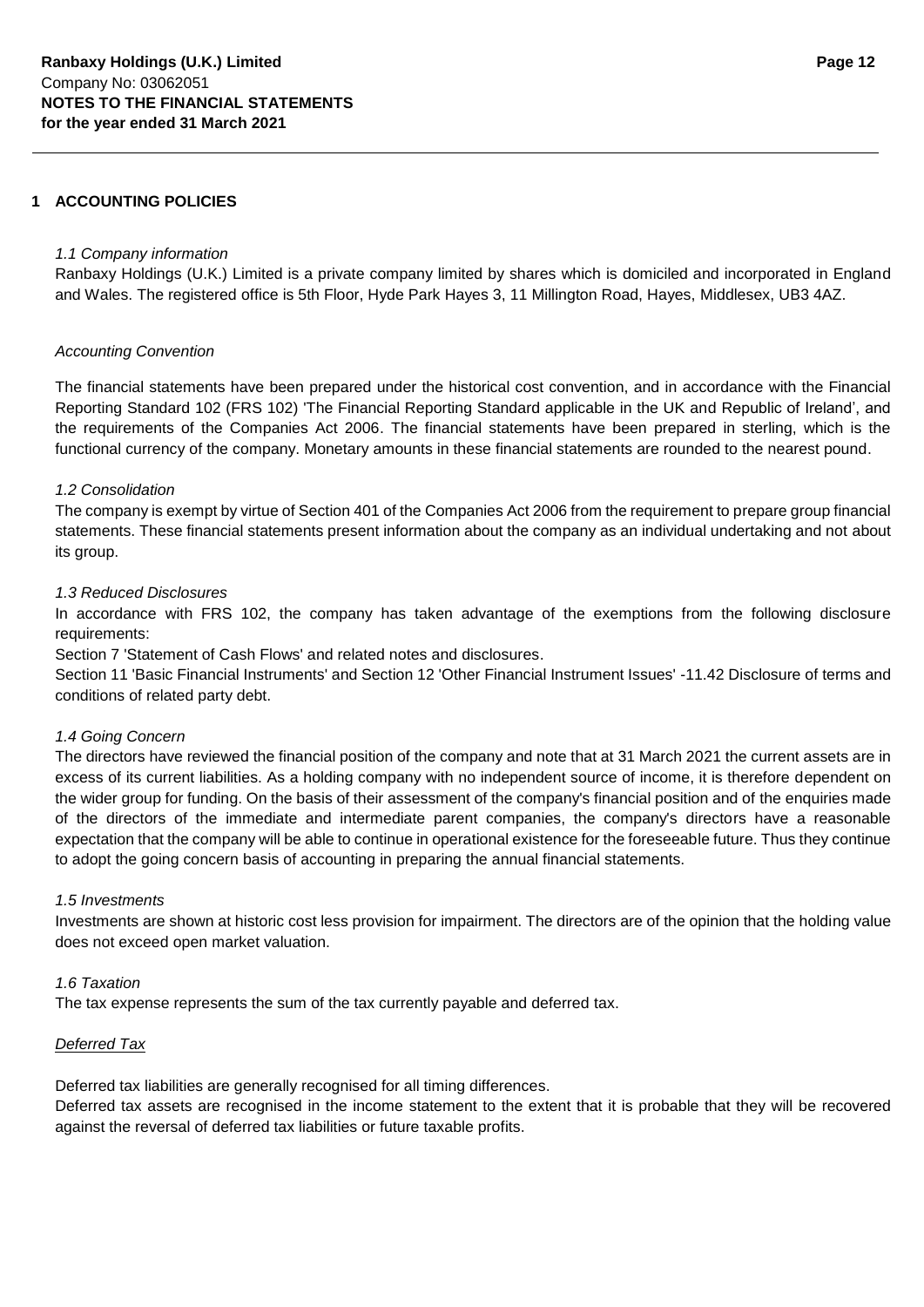The carrying amount of the deferred tax asset is reviewed at each reporting end date and reduced to the extent that it is no longer probable that sufficient taxable profits will be available to allow all or part of the asset to be recovered. Deferred tax is measured using rates of tax that have been enacted or substantively enacted by the balance sheet date.

# Current Tax

The tax currently payable is based on taxable profit for the year. Taxable profit differs from the net profit as reported in the income statement because it excludes items of income or expense that are taxable or deductible in other years and it further excludes items that are never taxable or deductible. The company's liability for current tax is calculated using the rates that have been enacted or substantively enacted by the reporting end date.

# *1.7 Cash and cash equivalents*

Cash and cash equivalents include deposits held at call with banks.

# *1.8 Financial instruments*

Basic financial instruments are measured at cost. The company has no other financial instruments or basic financial instruments measured at fair value.

# *1.9 Equity Instruments*

Equity instruments issued by the company are recorded at the proceeds received, net of direct issue costs. Dividends payable on equity instruments are recognised as liabilities once they are no longer at the discretion of the company.

# *1.10 Foreign currencies*

Transactions in foreign currencies are recorded at the rate ruling at the date of the transaction. Monetary assets and liabilities denominated in foreign currencies are retranslated at the rate of exchange ruling at the balance sheet date. All exchange differences are recognised in the income statement.

# **2 OPERATING LOSS**

The operating loss is stated after charging :

|                                                | 2021  | 2020  |
|------------------------------------------------|-------|-------|
|                                                |       | £     |
| Auditor's remuneration                         |       |       |
| Amounts payable to the auditor in respect of : |       |       |
| Audit of these financial statements            | 4,000 | 4.000 |

The average monthly number of employees, including directors was 2 (2020: 2).

None of the directors received any emoluments from the company during the year.

Directors were remunerated by fellow group companies. Where remuneration was paid to directors by fellow group companies, it did not include any amounts in respect of qualifying services in respect of Ranbaxy Holdings (U.K.) Limited.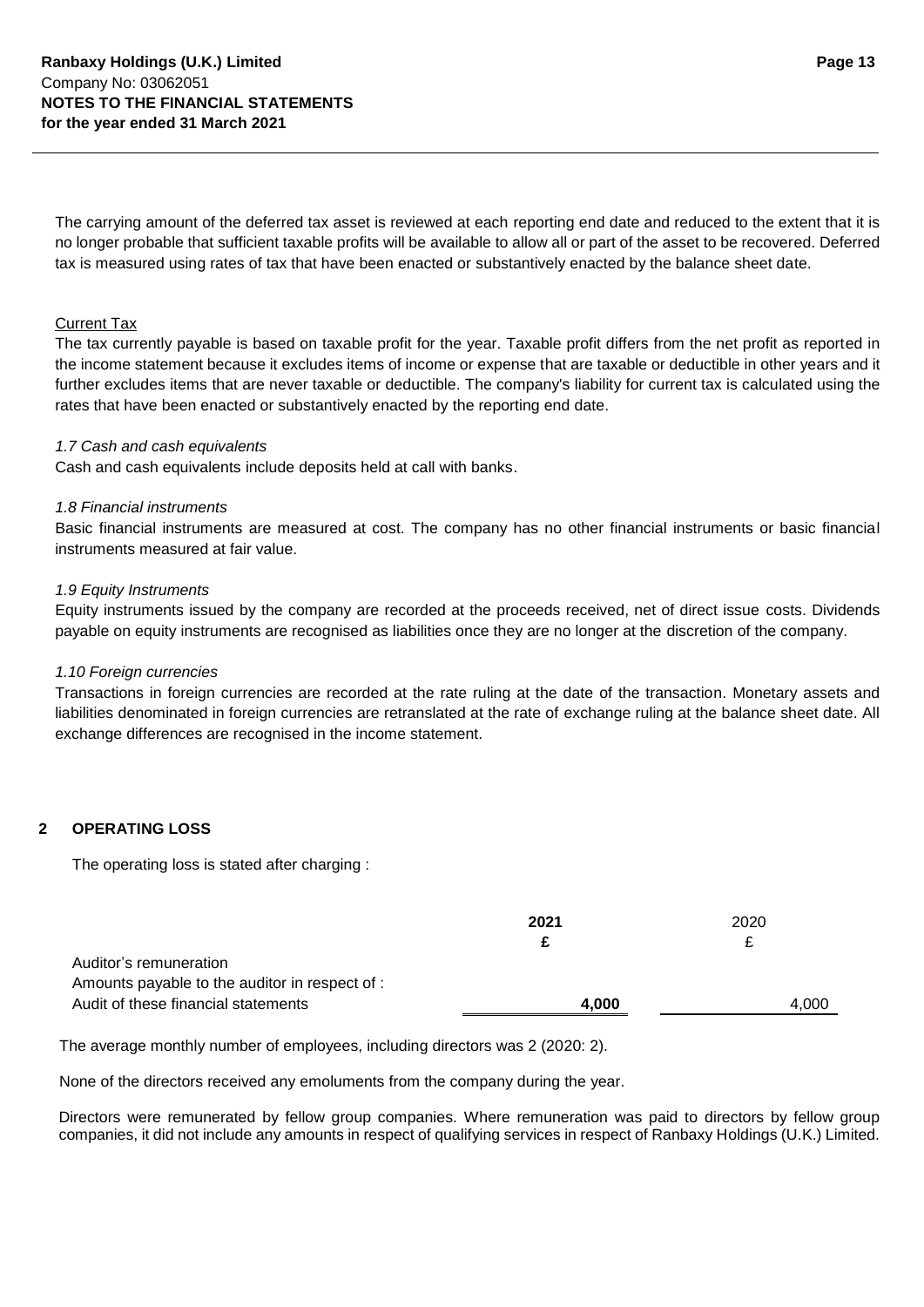| 3 | TAX ON (LOSS) ON ORDINARY ACTIVITIES  | 2021       | 2020       |
|---|---------------------------------------|------------|------------|
|   |                                       | £          | £          |
|   | The corporation tax comprises:-       |            |            |
|   | UK corporation tax at 19% (2020: 19%) |            |            |
|   |                                       |            |            |
| 4 | <b>FIXED ASSET INVESTMENTS</b>        | 2021       | 2020       |
|   |                                       | £          | £          |
|   | Investment in subsidiaries            | 32,020,078 | 32,020,078 |
|   |                                       | 32,020,078 | 32,020,078 |

# **Holdings of more than 20%**

The company holds more than 20% of the share capital of the following companies:

| <b>Name of Company</b>                | <b>Registered Office</b>                                                                                                                               | <b>Class</b>                                                                         | <b>Shares</b><br><b>Held</b> |
|---------------------------------------|--------------------------------------------------------------------------------------------------------------------------------------------------------|--------------------------------------------------------------------------------------|------------------------------|
| Sun Pharmaceutical Holdings USA, Inc. | <b>Corporation Service Company</b><br>251 Little Falls Drive<br>Wilmington, DE 19808 USA                                                               | Common Stock                                                                         | 100.00%                      |
| Ranbaxy Inc.                          | <b>Corporation Service Company</b><br>d/b/a/ CSC - Lawyers Incorporating Service<br>Company<br>211 East 7th Street, Suite 620<br>Austin, TX 78701-3218 | Common Stock                                                                         | 100.00%*                     |
| 2 Independence Way LLC                | <b>Corporation Service Company</b><br>Princeton South Corporate Ctr., Suite 160<br>100 Charles Ewing Blvd, Ewing, NJ 08628                             | Member<br>Managed                                                                    | 100.00%*                     |
| Ohm Laboratories Inc.                 | <b>Corporation Service Company</b><br>Princeton South Corporate Ctr., Suite 160<br>100 Charles Ewing Blvd, Ewing, NJ 08628                             | Class A<br>Common Voting<br><b>Stock</b><br>Class B<br>Common Voting<br><b>Stock</b> | 100.00%*                     |
| Ranbaxy Signature LLC                 | <b>Corporation Service Company</b><br>251 Little Falls Drive<br>Wilmington, DE 19808 USA                                                               | Member<br>Managed                                                                    | 67.5%*                       |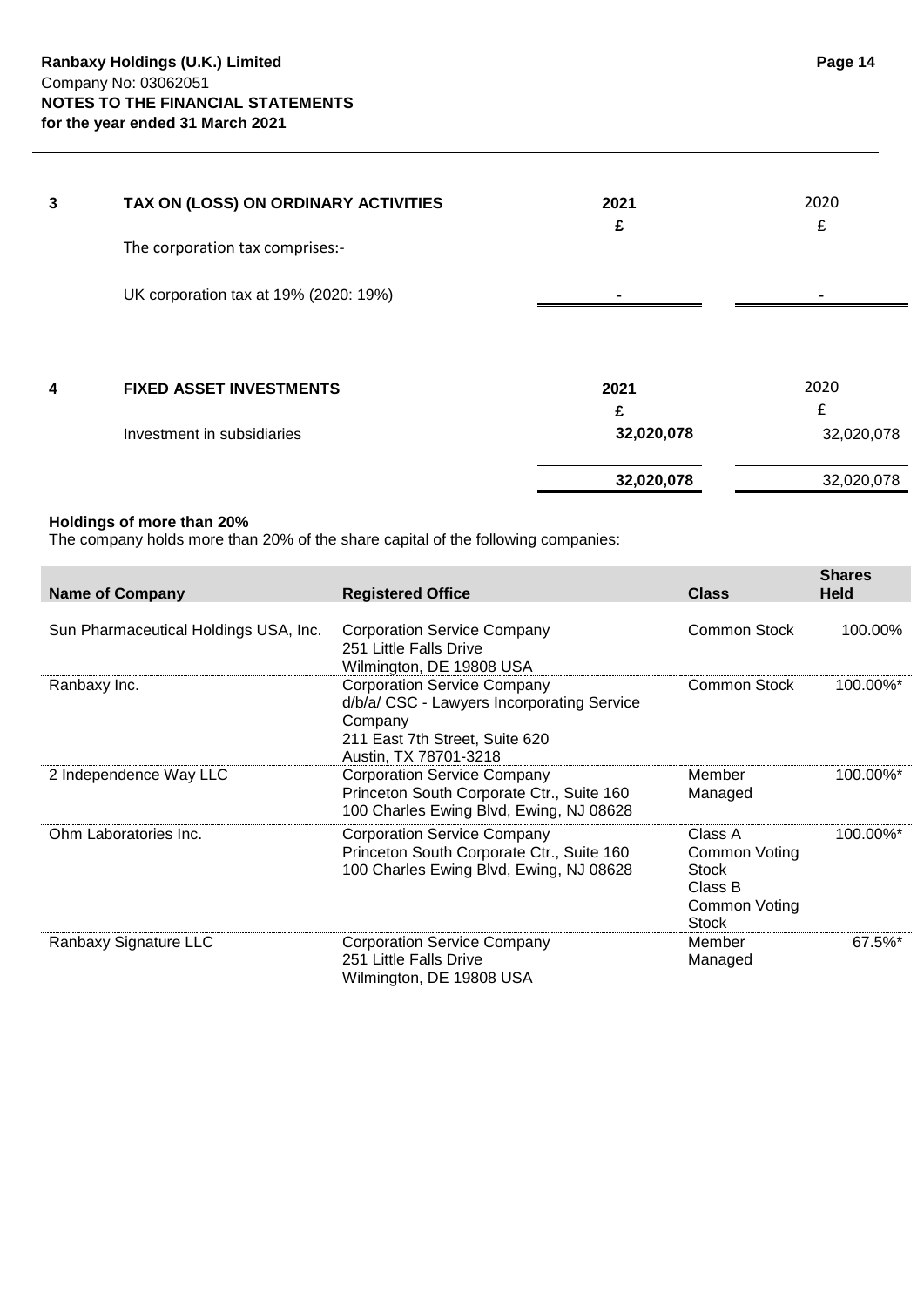# **FIXED ASSET INVESTMENTS…. CONTINUED**

| Sun Pharmaceutical Industries, Inc. | <b>CSC - Lawyers Incorporating Service</b><br>(Company)<br>2 Independence Way<br>Princeton, NJ 08540                       | Common Stock                           | $96.32\%$ * |
|-------------------------------------|----------------------------------------------------------------------------------------------------------------------------|----------------------------------------|-------------|
| Chattem Chemicals, Inc.             | <b>Corporation Service Company</b><br>251 Little Falls Drive<br>Wilmington, DE 19808 USA                                   | Common Stock                           | 100.00%*    |
| DUSA Pharmaceuticals, Inc.          | <b>Corporation Service Company</b><br>Princeton South Corporate Ctr., Suite 160<br>100 Charles Ewing Blvd, Ewing, NJ 08628 | Common Stock                           | 100.00%*    |
| <b>Taro Development Corporation</b> | <b>Corporation Service Company</b><br>80 State Street<br>Albany, NY 12207-25431                                            | Common Stock<br><b>Preferred Stock</b> | 100.00%*    |
| PI Real Estate Ventures, LLC        | <b>Corporation Service Company</b><br>84 State Street<br>Boston, MA 02109                                                  | Member<br>Managed                      | 100.00%*    |

# \**Indirect Holding*

1 *This represents the principal business address, as it is not a mandatory requirement to have a registered office address in the respective states.*

| Movements in fixed asset investments | <b>Shares</b><br>£ |
|--------------------------------------|--------------------|
| Cost                                 |                    |
| At 1 April 2020                      | 32,020,078         |
| At 31 March 2021                     | 32,020,078         |
|                                      |                    |
| At 31 March 2020                     | 32,030,078         |